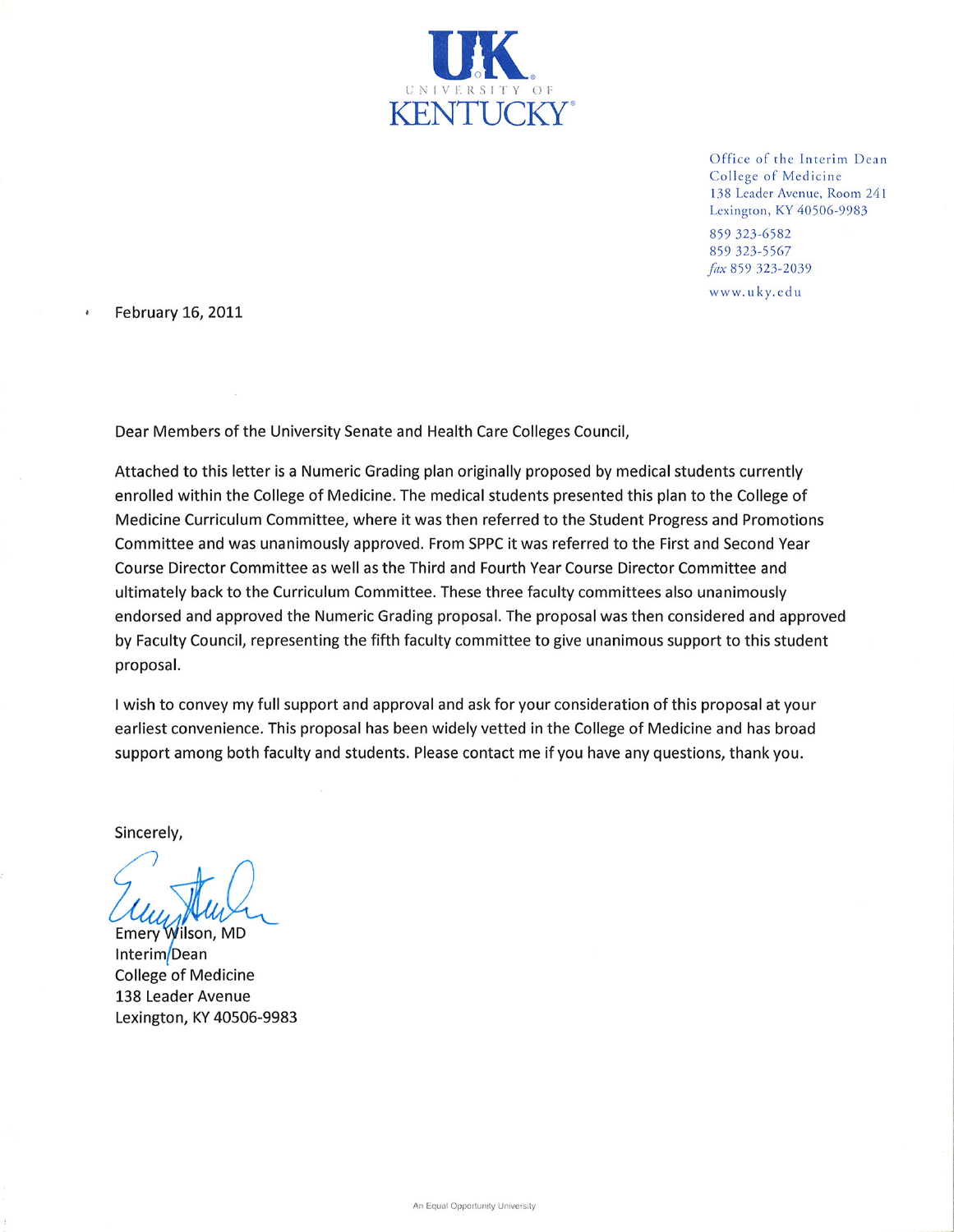## **Brothers, Sheila C**

| From:    | Jennings, Chester D.                                                                                           |
|----------|----------------------------------------------------------------------------------------------------------------|
| Sent:    | Friday, April 01, 2011 11:35 AM                                                                                |
| To:      | Brothers, Sheila C                                                                                             |
| $Cc$ :   | Swanson, Hollie; Hager, Jacquie; Griffith, Charles H; Hartmann, Beth A; Prince, Tonya;<br>Jennings, Chester D. |
| Subject: | RE: Proposed Numeric Grading Plan for COM                                                                      |

Yes Sheila, all three statements below are correct. Our registrar does not recall a non-medical student taking one of the 800 level medical school courses since she has been here, so items #2 and #3 will be very rarely invoked, but are correct should the need arise. CDJ

**From:** Brothers, Sheila C **Sent:** Friday, April 01, 2011 10:31 AM **To:** Jennings, Chester D. **Cc:** Swanson, Hollie; Hager, Jacquie; Griffith, Charles H; Hartmann, Beth A; Prince, Tonya **Subject:** RE: Proposed Numeric Grading Plan for COM

Thank you! Just to make sure we are all perfectly clear on the intent of the proposal for numeric grading, can you please confirm that my three statements below are correct? (This thread will be added to the proposal for clarity.)

1. The only COM courses that will have a numeric grading system will be 800‐ and 900‐level courses offered by COM.

2. If a COM graduate student is enrolled in an 800‐ or 900‐level COM course, the faculty member will offer a *numeric* grade to the COM medical student, and a *letter* grade to the COM graduate student.

3. In the event that someone from outside COM takes an 800‐ or 900‐level COM course, the non‐COM student will receive a letter grade.

Tonya, please let me know if you foresee any problems with this proposal.

Thank you, Sheila

Staff Representative to the Board of Trustees *Office of the Senate Council Phone: (859) 257‐5872*

> **From:** Jennings, Chester D. **Sent:** Friday, April 01, 2011 9:59 AM **To:** Brothers, Sheila C **Cc:** Swanson, Hollie; Hager, Jacquie; Griffith, Charles H; Hartmann, Beth A **Subject:** RE: Proposed Numeric Grading Plan for COM

Sheila,

Thank you for your efforts on this proposal. The change to numeric grading is intended to affect all professional students (medical) in the College. It is not intended to affect graduate students. Consequently it would apply to all medical student professional courses except those that are designated Pass/Fail obviously. To the best of our knowledge, none of our courses are cross‐listed with other colleges, but some of the professional courses are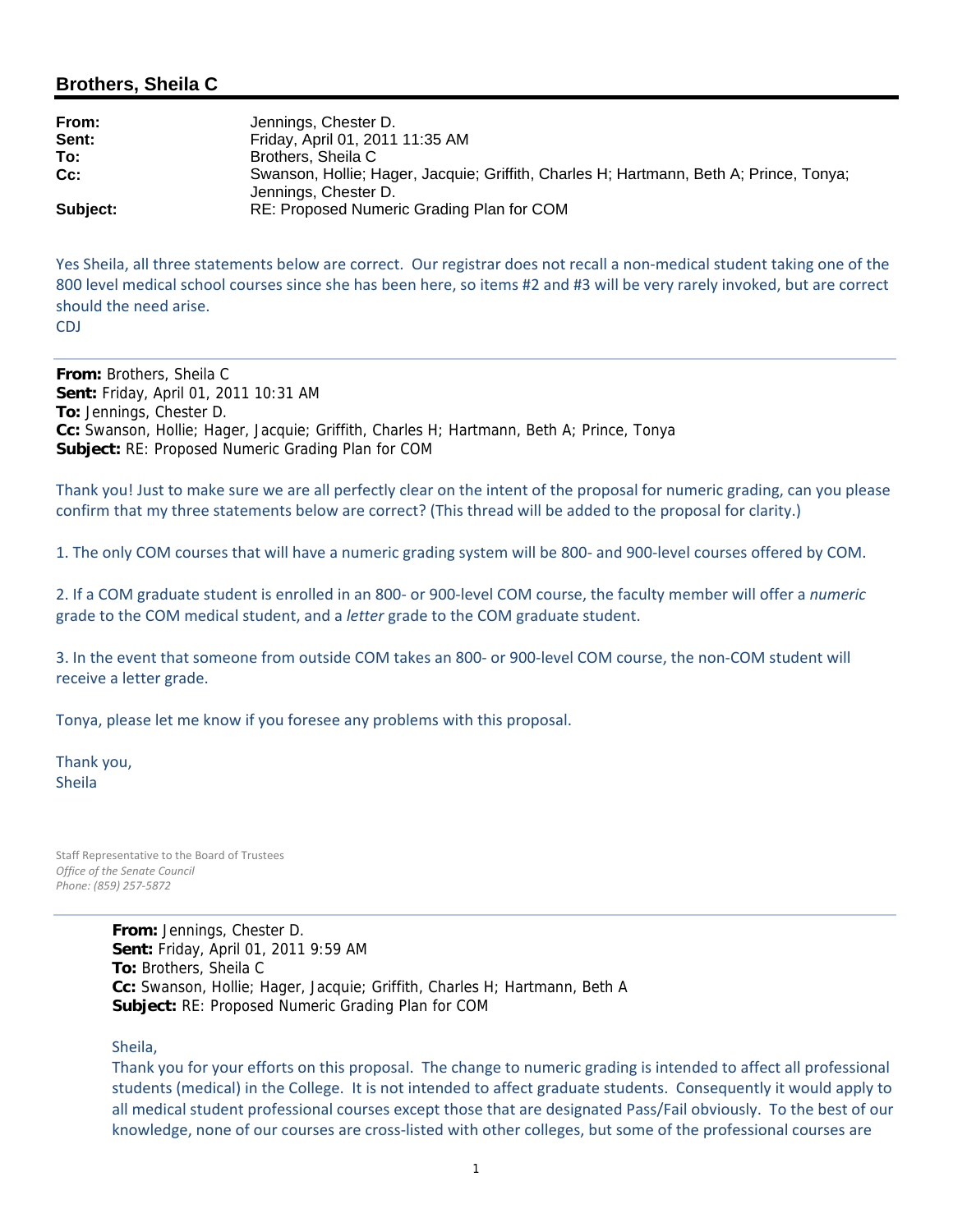cross‐listed as graduate courses within the College of Medicine. When this happens the course carries an MD prefix for the professional student and a departmental prefix for the graduate student. Professional students would receive the numeric grade while graduate students would receive the letter grade. The COM registrar handles all professional student grades, while graduate student grades are routed through the department and graduate school so there is a natural split in these two groups. The COM registrar does not see a problem in handling this split of professional/graduate students within the College. We have contacted the registrar's office, I believe Jacquie was one of the contacts, and confirmed that the numeric grading is possible on transcripts. Please contact me if you need additional information. Again thanks very much. CDJ

**From:** Brothers, Sheila C **Sent:** Thursday, March 31, 2011 9:01 PM **To:** Jennings, Chester D. **Cc:** Swanson, Hollie; Hager, Jacquie **Subject:** Proposed Numeric Grading Plan for COM

Hello, Darrell. I have a few questions regarding the proposal for numeric grading in the College of Medicine. This can go to committee very soon.

Will the proposed change to numeric grading affect every course in COM? Is any COM course cross-listed with a course in another college? Has the Registrar's office been contacted/consulted, and numeric grading is possible on transcripts, etc.?

Thank you, Sheila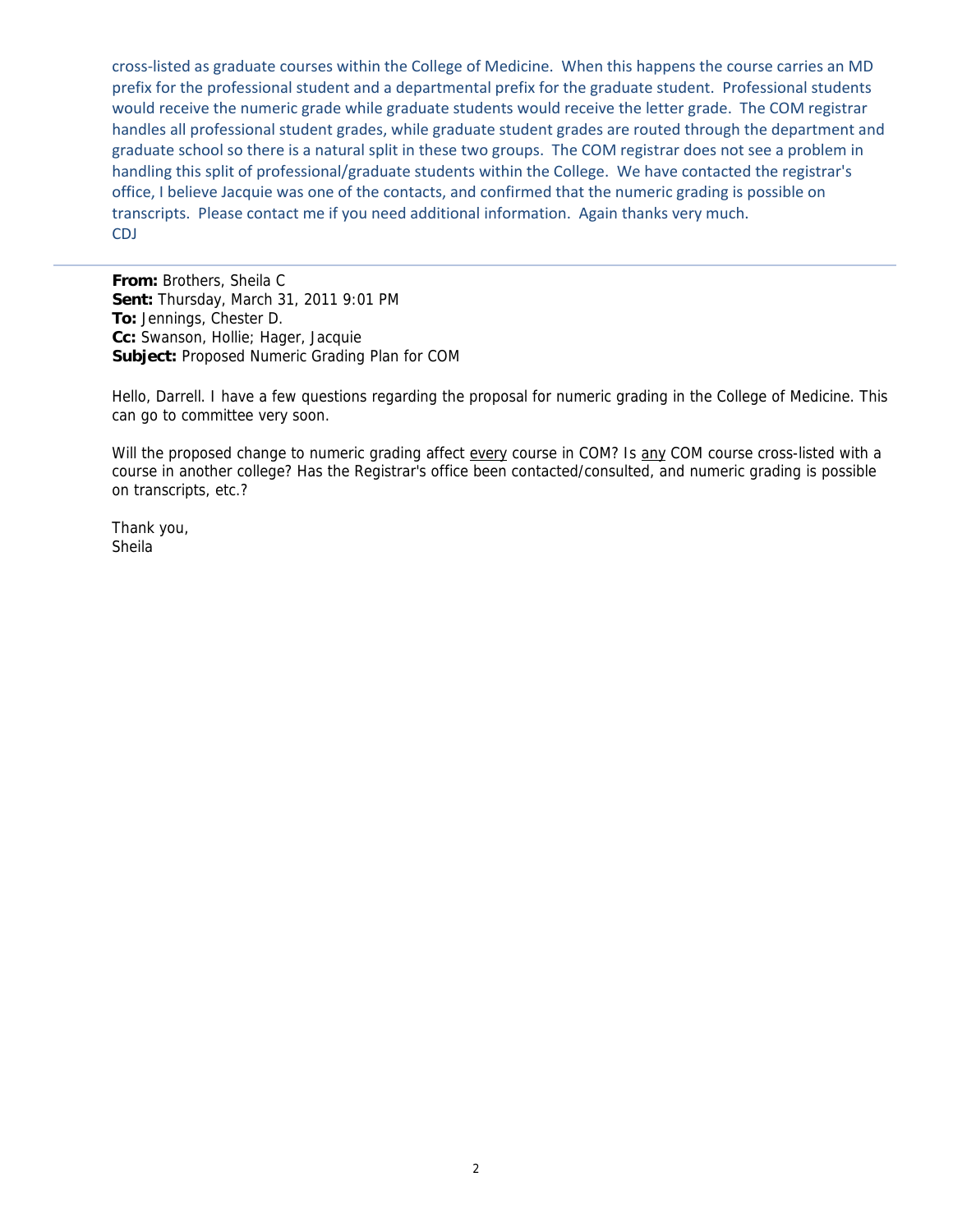## **COLLEGE OF MEDICINE FACULTY COUNCIL MEETING MINUTES**

# **Tuesday, February 15, 2011 Leader Avenue, Conference Room**

Members in Attendance Drs. Curry, Feddock, Geddes, Jackson, Jones, Peterson, Schoenberg, Springer

> Members Absent Drs. Ambati, Ballard, Cambi, Fahy, Telling

Guests Dr. Carol Elam, Dr. Chipper Griffith, Dr. Darrell Jennings

- The meeting was called to order at 5:02 PM
- The minutes from the January 18, 2011 Faculty Council meeting were approved with one minor revision (paragraph 1; "biochemistry" should be substituted for "microbiology" professor)
- Dr. Carol Elam presented an overview of the College of Medicine Admissions Committee activities. The number of applications remains high and the academic credentials (MCAT scores; GPA) of each entering class continue to rise. UK College of Medicine is still an attractive option for out‐of‐state students despite the fact that tuition is higher than many of our benchmarks. The committee has adopted a number of innovations including Share‐ point access to student application files and electronic (SRS) voting. Dr. Elam made an appeal for more faculty involvement in the interview process.
- Dr. Chipper Griffith presented a proposal to replace the current letter grade system for medical students with a numeric system. This system is already in place in many medical schools; it provides a more accurate indication of class rank and therefore will be of particular benefit to students for residency applications. The proposal was approved unanimously.
- Dr. Darrell Jennings presented a proposal for a new fourth year elective course, MED 867: Patient Safety and Systems Analysis. The proposal was approved unanimously.
- Dr. Jackson reported on a meeting that he and Dr. Fahy attended with the Title Series Assessments and Recommendations Task Force which had been charged with reviewing the current faculty title‐series structure in place within the College of Medicine. Given the current economic climate the Task Force has elected to focus exclusively on the Clinical Title Series (CTS). An open invitation to all future meetings has been extended to Faculty Council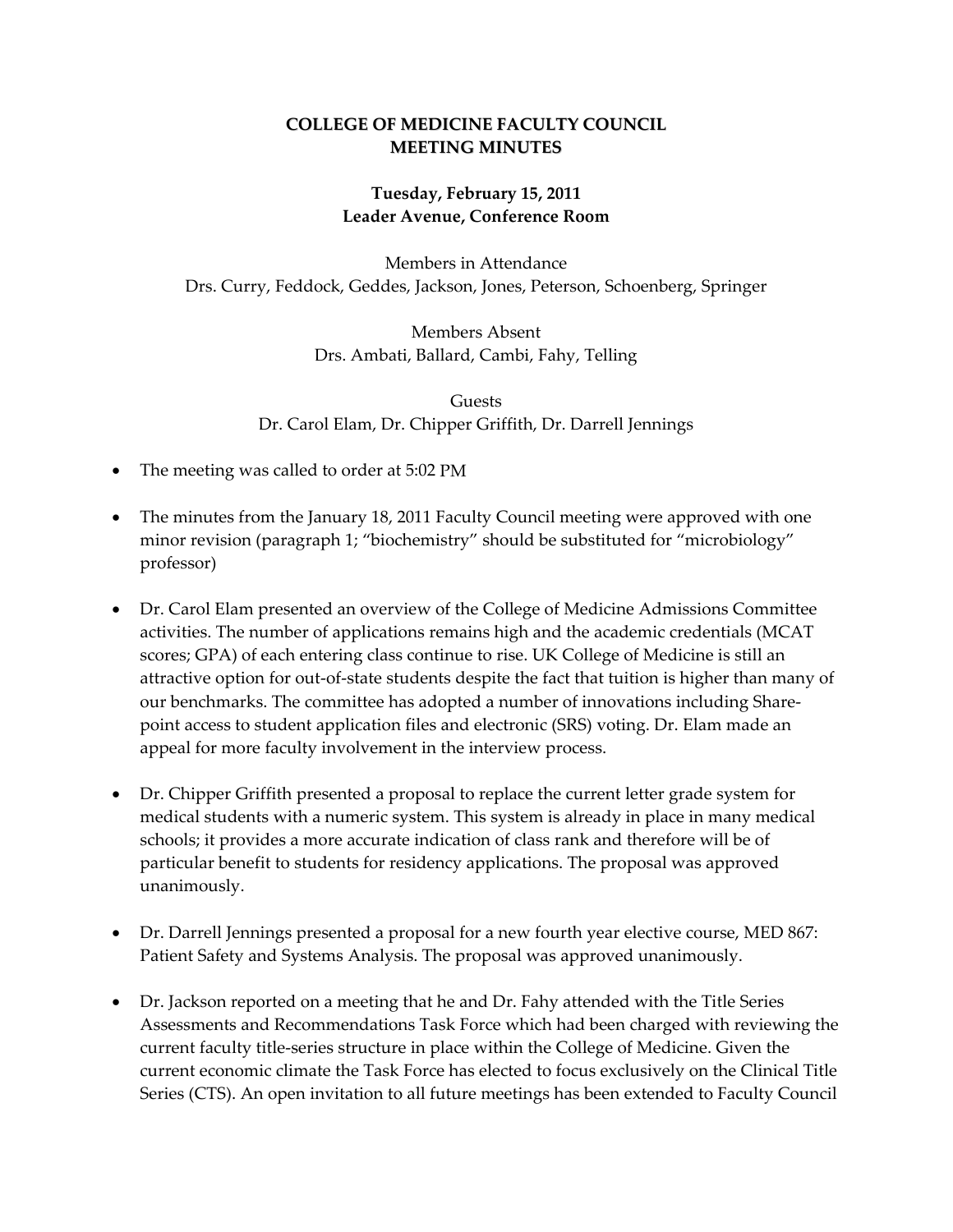members as we continue to address the issue of percent CTS faculty relative to tenure‐track title series faculty within the college.

- Dr. Jones presented a proposal to modify the rules governing membership of the College of Medicine Admissions Committee, in order to add flexibility to the current requirement that this committee should include a Faculty council member. Lacking quorum at this point, no vote was taken.
- The meeting was adjourned at 6:15 PM.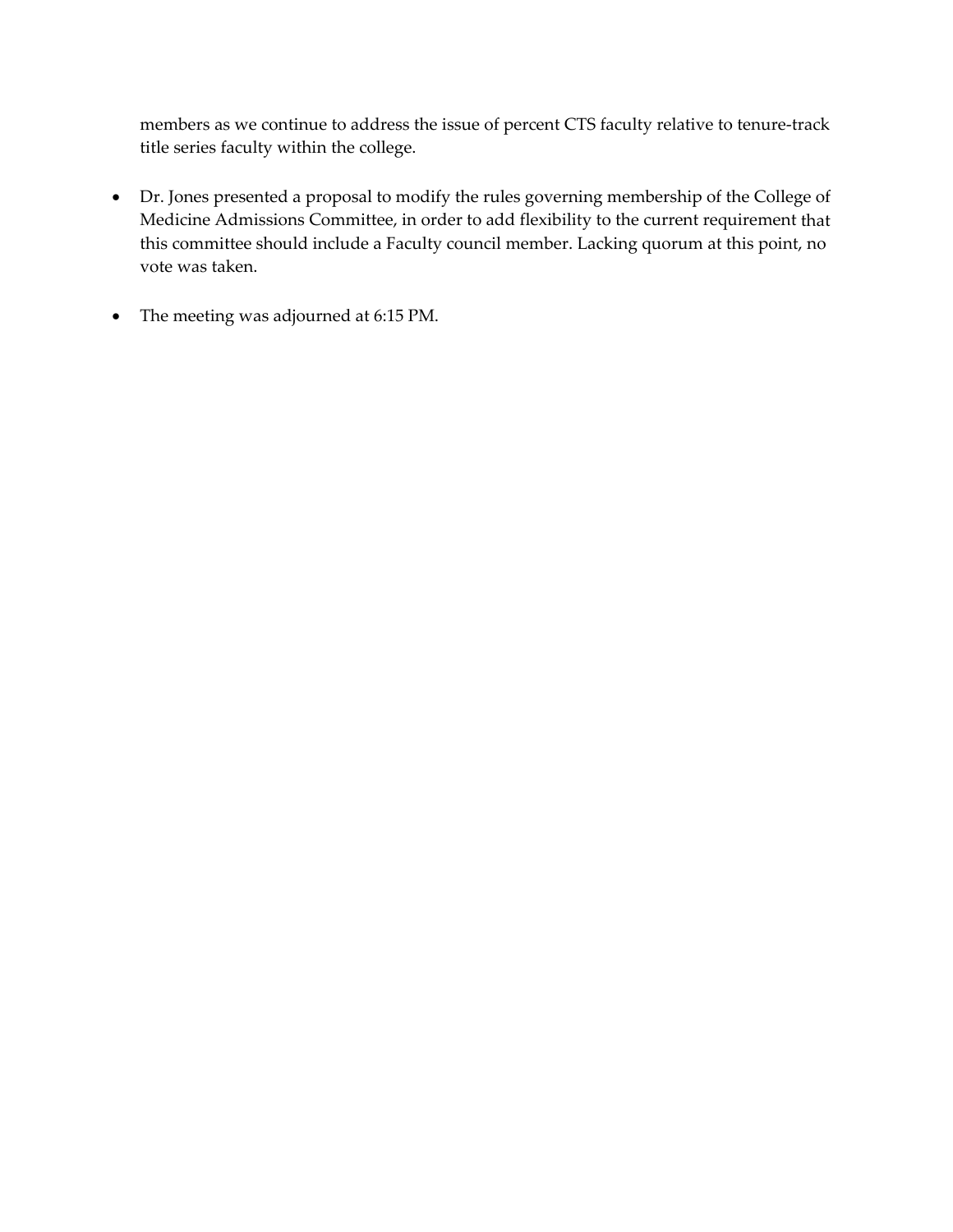#### **NUMERIC GRADING PROPOSAL**

**Proposal:** Replace our current letter grade system with a numeric system, still retaining course director determination of the numeric grade below which constitutes failure, to be instituted for the incoming first year class this Fall, the Class of 2015 (Example: students will no longer receive As or Bs or Cs in courses, merely an 88 or 91. Each course may designate the number which would constitute a U or E grade however, so below a 70 may be a number chosen by some courses as unsatisfactory performance).

### **Pros**

- 1. **High Bs (or Cs) would not have such a large effect on class rank.** In our current system, we have many students who consistently make high Bs, but have a much lower class rank than those who consistently score maybe a point or two higher in courses, but get the low As. The difference can be that of first versus fourth quartile even, given our median GPA near 3.5. It seems wrong for a student with an average of 89 to be in the  $4<sup>th</sup>$  quartile when one with consistent 90s is in the  $1<sup>st</sup>$  quartile, given the emphasis on class rank in many residency programs.
- 2. **Student disagreement with faculty about grades would lessen, and this would improve the learning environment, and improve faculty-student relationships.** In general, faculty-student relationships are good. However, since a point can make the difference between an A or B, students fight for points, argue even, resulting in sometimes tense relationships. If a point makes no large difference in GPA, these disagreements or arguments would disappear, further improving faculty-student relationships, and therefore improving the overall learning environment. It is conceivable that the Student Liaison Committees would be obsolete, as challenges about questions would not be so paramount for some students, if one question did not change class rank so much. A corollary to this is that faculty time pressures would be lessened, not having to spend time with grade appeals and question challenges.
- 3. **Students would learn each courses material to the full extent they can, something they don't do now.** Students readily admit they "game" the system on end-of-course exams, such that if a student has a safe B in histology, but no chance for an A, they will study mainly anatomy, if that is the class they have the most chance to change the letter grade in. But this would, in this example, result in inferior learning of histology. If students simply get a numeric value, the incentive is to score as well as they can on all exams, and learn all material equally well.
- 4. **The SPPC already focuses on numeric values.** The SPPC already is more concerned about students with a 71, near U, than a 79, near B.
- 5. **Course directors retain the ability to determine unsatisfactory performance.** In a pure numeric system, there is simply a numeric average, no determination of pass/fail threshold. This proposal retains course director authority to determine unsatisfactory performance.

**Cons**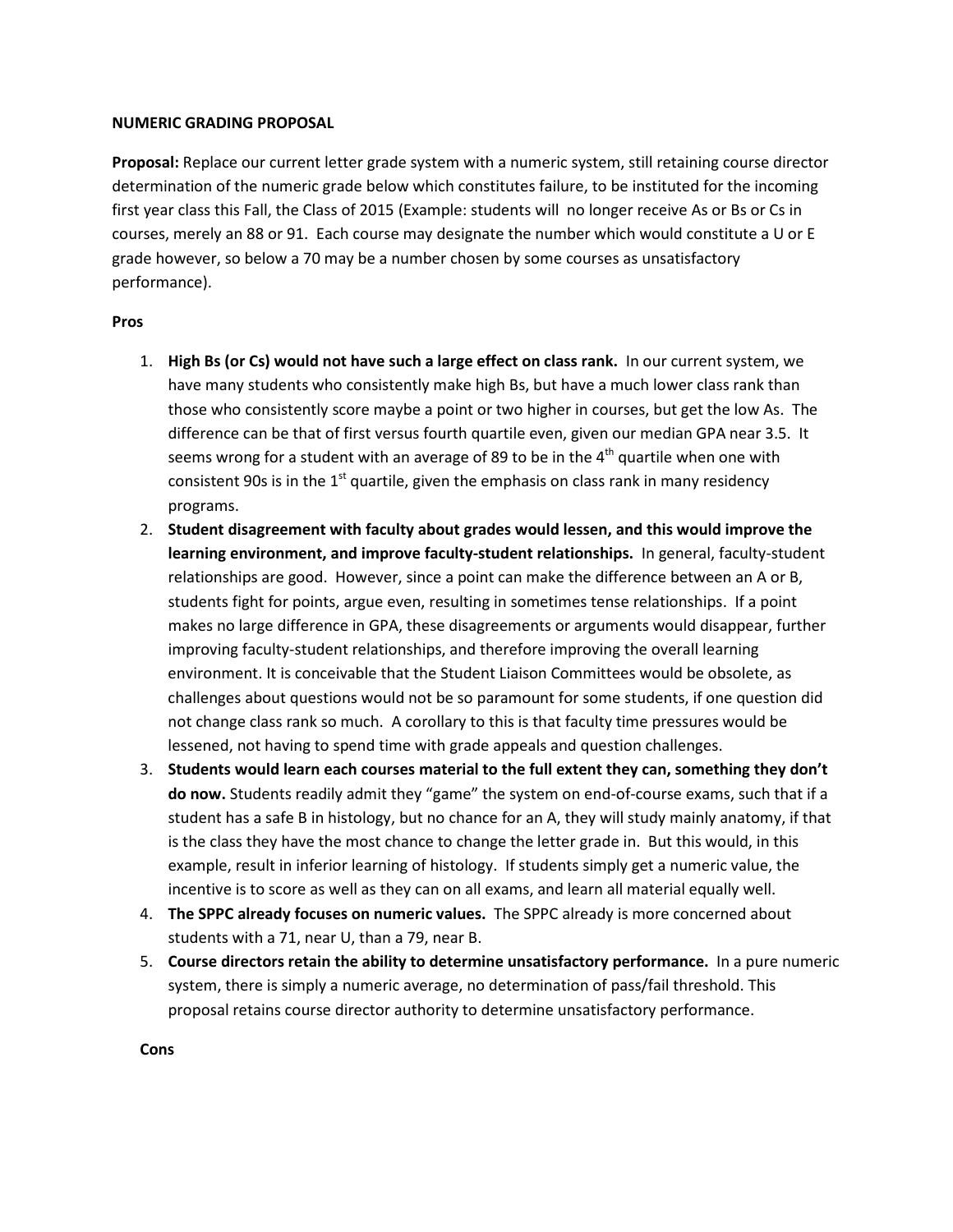- 1. **Some compulsive students will argue about points even more (i.e. demand a 95 versus a 94).** This is possible. However, it's much less stressful for a course director to dismiss a request of 95 versus 94 (since really, they are both great scores, are any of us really 95s?) than it is to assign an 89, B, versus 90, A, knowing the great difference in GPA this makes.
- 2. **Decisions for promotion for the SPPC will be more complicated, without the "hard" rules of marginal versus unsatisfactory GPA.** This is true, but the decisions will be even more complex with the addition of the subject exams anyway (the situation of the student with Cs in courses but above national average subject exam scores). The SPPC will need to consider how best to determine lines of marginal performance (i.e. the student who does not fail a course, but scores low C across many courses; the SPPC may determine that, say, an average of 72 across courses requires repeating, even though all classes may have been marginally passed)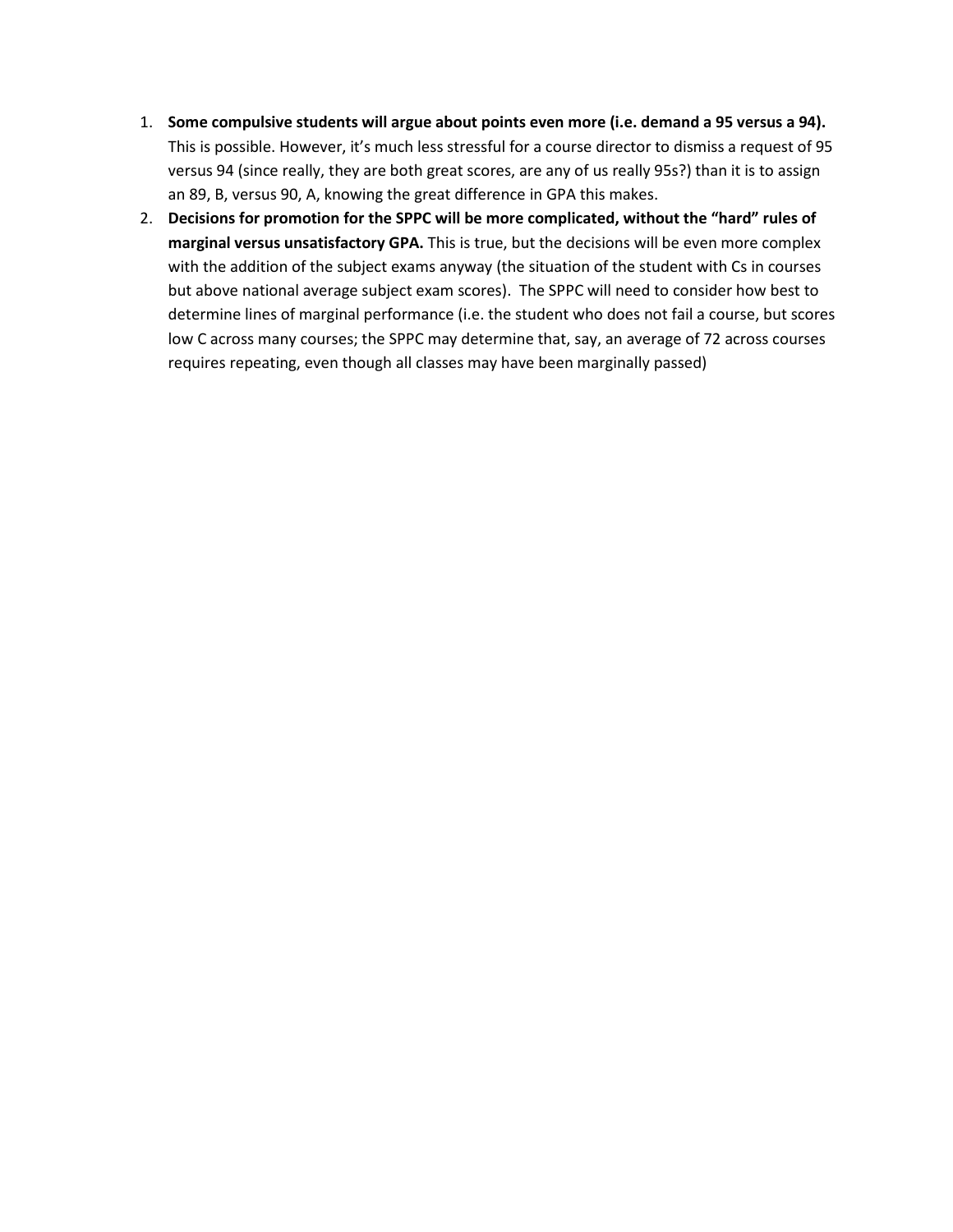## **Lindsay, Jim D.**

**Subject:** RE:

**From:** Jennings, Chester D. **Sent:** Thursday, February 17, 2011 1:58 PM<br>
To: Cindsay, Jim D. **To:** Lindsay, Jim D. **Cc:** Tauffener, Brandi L; Griffith, Charles H

We came to the same conclusion. Thanks! Any help in moving this along is appreciated! CDJ

**From:** Lindsay, Jim D. **Sent:** Wednesday, February 16, 2011 5:29 PM **To:** Jennings, Chester D. **Subject:** RE:

Hi Darrell…

It appears that this will indeed require the Senate Council approval as it will be a change in Senate Rules.

Thanks,

Jim

**Jim Lindsay** Health Care Colleges Council Coordinator Associate Provost for Faculty Affairs Office University of Kentucky, 205 Frazee Hall Lexington, KY 40506-0031 Ph. (859) 323.6638 www.uky.edu/Provost/AcademicCouncil/council.php

**From:** Jones, Davy **Sent:** Wednesday, February 16, 2011 1:51 PM **To:** Jennings, Chester D. **Cc:** Griffith, Charles H; Tauffener, Brandi L; Lindsay, Jim D. **Subject:** RE:

### **Darrell,**

The view of the University Senate is that it has a responsibility to ensure quality control University-wide on the educational policies of programs concerning grades. E.g., that a faculty in a program don't degrade standards with a policy that 'in our program, we abolish the grade of E so that none of our students will fail.' In that context, the University Senate Rules provide a University-wide grade policy, and then contains in those Rules the provisions under which specific colleges have been granted exceptions to those Rules. The grade system that the College of Medicine in 1986 requested 'exception' provision to use are on pages **111‐112 of the University Senate Rules, at this link:**

**http://www.uky.edu/Faculty/Senate/rules\_regulations/Rules%20Versions/MASTER%20RULES%20from%20 September%202009\_clean.pdf**

**Davy Cc: Senate Rules and Elections Committee**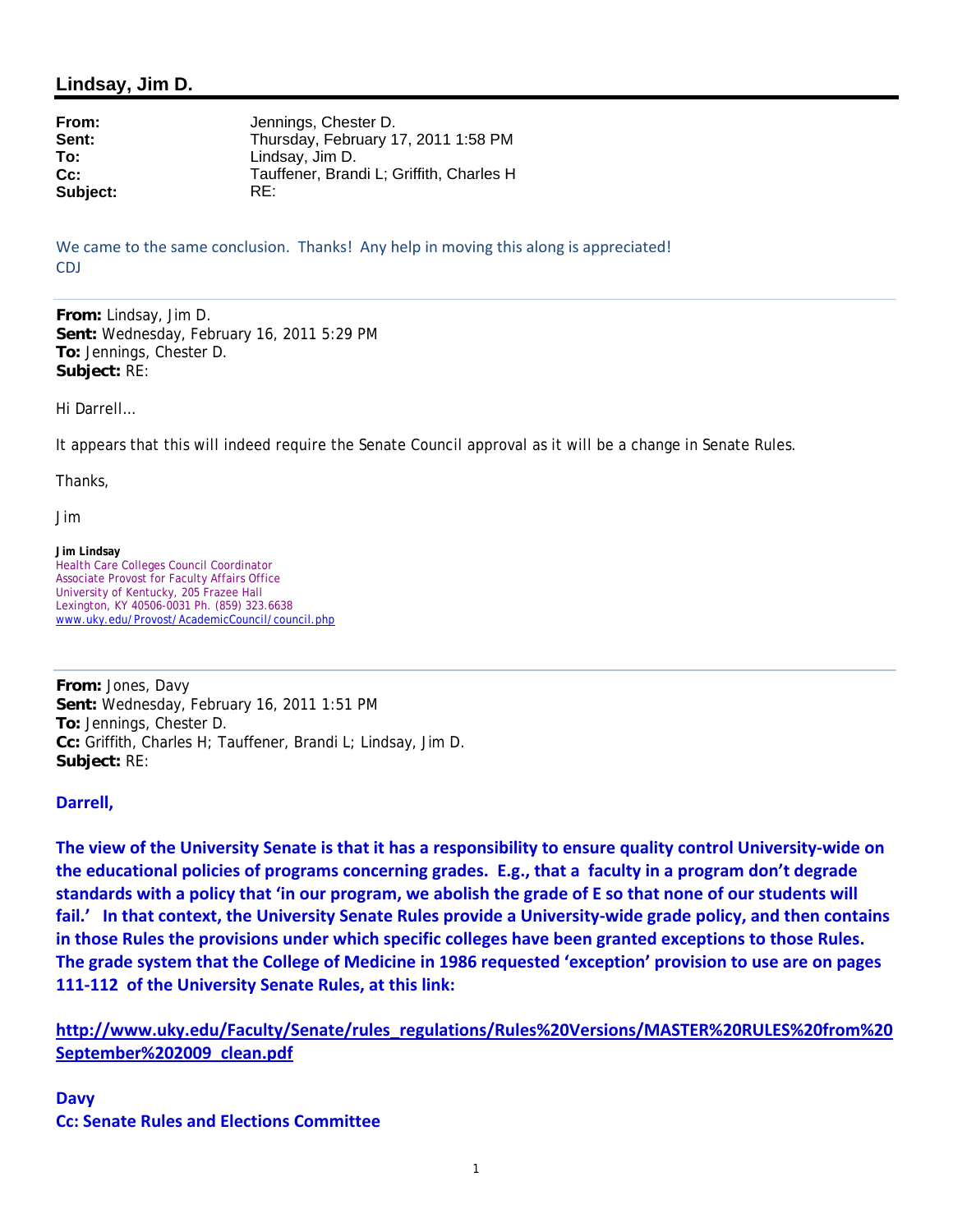**From:** Jennings, Chester D. **Sent:** Wednesday, February 16, 2011 1:41 PM **To:** Jones, Davy **Cc:** Griffith, Charles H; Tauffener, Brandi L; Lindsay, Jim D. **Subject:**

### Davey,

 Can you send me the reference or relevant section from the senate rules from 1986 regarding College of MEdicine grading policy to which you referred yesterday. I have forwarded the grading policy change document and the Dean's cover letter of approval on to Jim Lindsay with the HCCC and he would like to look at the section you quoted. Also, do you know, is there a specific senate rule delineating the grading policy for each individual college? Jim and I were not sure about that either? Thanks! CDJ

2